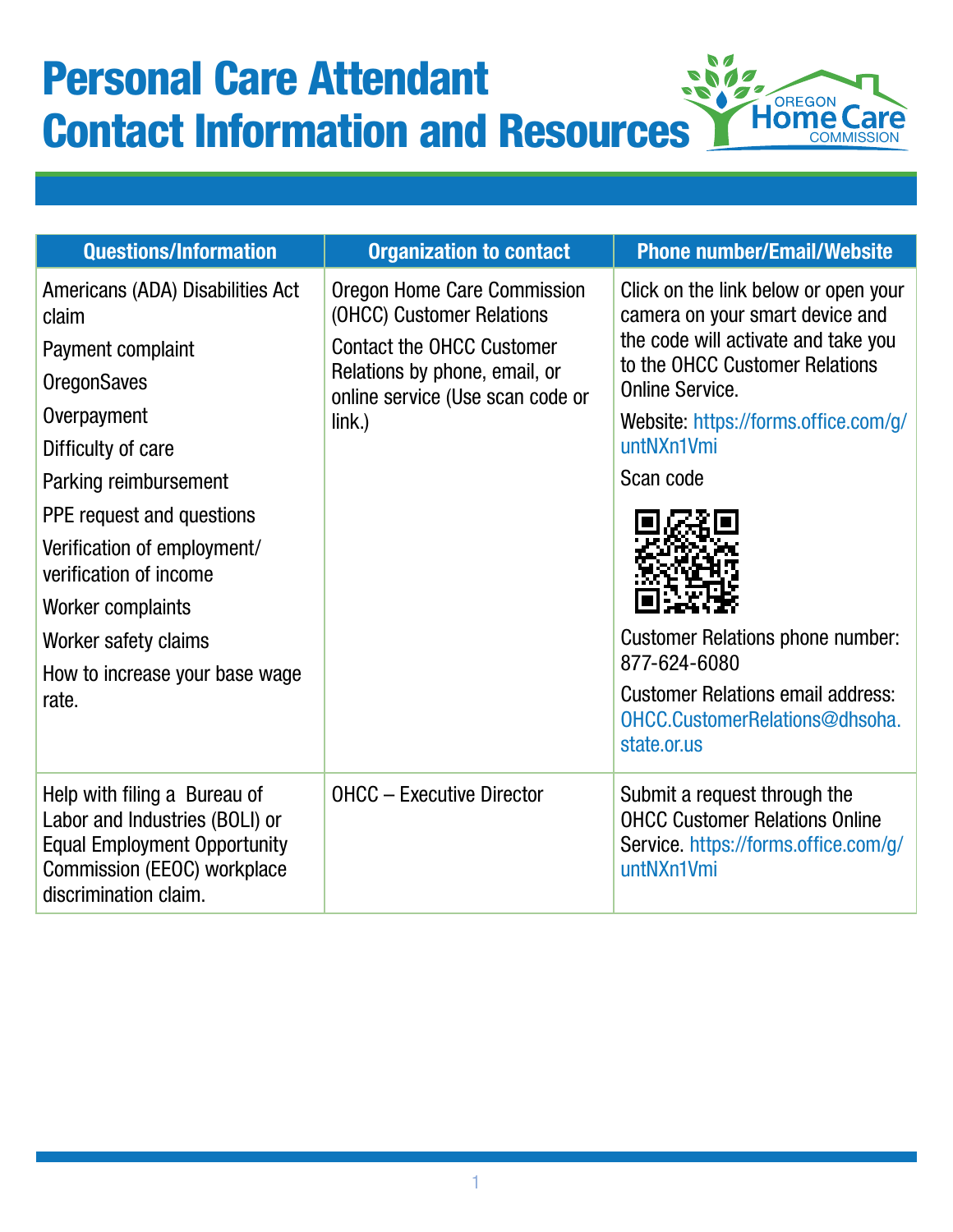| <b>Questions/Information</b>                                                                                                                                                                                                                                                                                                                                                | <b>Organization to contact</b>                          | <b>Phone number/Email/Website</b>                                                                                                                                             |
|-----------------------------------------------------------------------------------------------------------------------------------------------------------------------------------------------------------------------------------------------------------------------------------------------------------------------------------------------------------------------------|---------------------------------------------------------|-------------------------------------------------------------------------------------------------------------------------------------------------------------------------------|
| Grievances and late-payment<br>penalty requests are initiated with<br>the MAC.<br>Other questions:<br>Collective bargaining<br>agreement<br><b>OregonSaves</b><br>Oregon Provider Time Capture<br><b>Direct Care Innovations</b>                                                                                                                                            | Member Assistance Center (MAC)                          | MAC phone number: 844-503-7348<br>MAC email address: contact@<br>seiu503.org                                                                                                  |
| Carewell member benefits<br>(medical, dental, vision,<br>paid-time off, and employee<br>assistance program)<br>Carewell required orientation<br>and training, core, and<br>refresher.<br><b>Carewell Training &amp; Benefits</b><br>website: https://www.<br>carewellseiu503.org/<br>Carewell SEIU 503 Training<br>(required) https://www.<br>carewellseiu503.org/training/ | <b>Carewell Training &amp; Benefits</b>                 | <b>Carewell Training &amp; Benefits</b><br>website: https://www.<br>carewellseiu503.org/                                                                                      |
| <b>OHCC Certifications:</b><br><b>Professional Development</b><br>Certification<br>Learn how to increase your<br>base wage rate.<br><b>Enhanced Certification</b><br><b>Exceptional Certification</b><br><b>Ventilator Dependent</b><br>Quadriplegia Certification                                                                                                          | <b>OHCC Certifications/Customer</b><br><b>Relations</b> | <b>OHCC Certification email address:</b><br>CERTIFICATIONS.OHCC@dhsoha.<br>state.or.us<br><b>OHCC Customer Relations online:</b><br>https://forms.office.com/g/<br>untNXn1Vmi |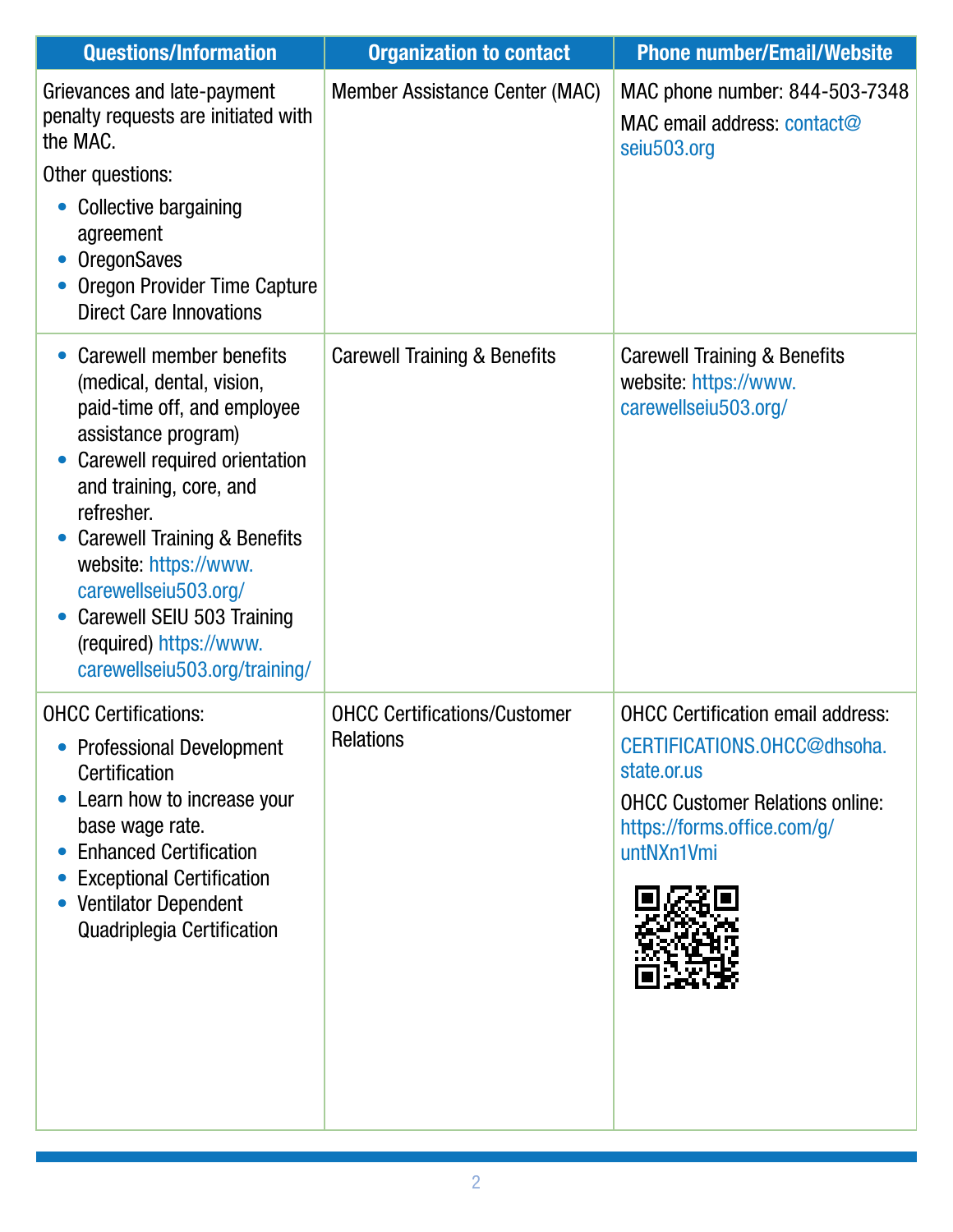| <b>Questions/Information</b>                                                                                                                                                                                                                                         | <b>Organization to contact</b>                                                           | <b>Phone number/Email/Website</b>                                                                                                                                                                                                                                                |
|----------------------------------------------------------------------------------------------------------------------------------------------------------------------------------------------------------------------------------------------------------------------|------------------------------------------------------------------------------------------|----------------------------------------------------------------------------------------------------------------------------------------------------------------------------------------------------------------------------------------------------------------------------------|
| <b>CPR/First Aid</b>                                                                                                                                                                                                                                                 | <b>OHCC CPR/First Aid</b>                                                                | Phone number: 888-365-0001<br>Email address: CPR FirstAid@<br>dhsoha.state.or.us<br>Web page: https://www.oregon.gov/<br>dhs/SENIORS-DISABILITIES/HCC/<br>PSW-HCW/Pages/CPR-FirstAid.aspx                                                                                        |
| Health & Safety web page<br>content:<br>How to request personal<br>protective equipment (PPE)<br>PPE reports<br>Flu prevention resources<br>COVID-19 training courses<br>COVID-19 resources, FAQs,<br>handouts<br>Link to Tobacco Quit Line<br>Workers' compensation | Visit the OHCC Health & Safety<br>web page or contact OHCC<br><b>Customer Relations.</b> | OHCC Health & Safety web page:<br>https://www.oregon.gov/dhs/<br>SENIORS-DISABILITIES/HCC/PSW-<br>HCW/Pages/Health-Safety.aspx<br><b>Customer Relations phone number:</b><br>877-624-6080<br><b>OHCC Customer Relations online:</b><br>https://forms.office.com/g/<br>untNXn1Vmi |
| <b>COVID-19 Vaccine Information</b><br>and Resources<br>Federal Retail Pharmacy Program<br>participating pharmacies<br>Vaccine information and resources<br>in other languages                                                                                       | <b>OHCC COVID-19 Vaccine Clinics</b><br>and Resources                                    | <b>OHCC COVID-19 Vaccine Clinics</b><br>and Resources web page: https://<br>www.oregon.gov/dhs/SENIORS-<br>DISABILITIES/HCC/Pages/COVID-<br>19-Vaccine-Clinics-and-Resources.<br>aspx                                                                                            |
| <b>Registry questions</b><br><b>Referral list</b><br>Help wanted ads<br>How to access the Registry guides<br>on the web page                                                                                                                                         | <b>OHCC Registry</b>                                                                     | Registry phone number: 877-867-<br>0077<br>Registry email address: Registry.<br>OHCC@dhsoha.state.or.us<br>Registry website: https://or-hcc.org/<br>Registry web page: https://www.<br>oregon.gov/dhs/SENIORS-DISABILITIES/<br><b>HCC/Pages/Registry.aspx</b>                    |
| <b>Replacement W-2s</b>                                                                                                                                                                                                                                              | Aging & People with Disabilities<br><b>Provider Relations Unit</b><br>Leave a message.   | Phone number 503-947-5138<br>Message phone number                                                                                                                                                                                                                                |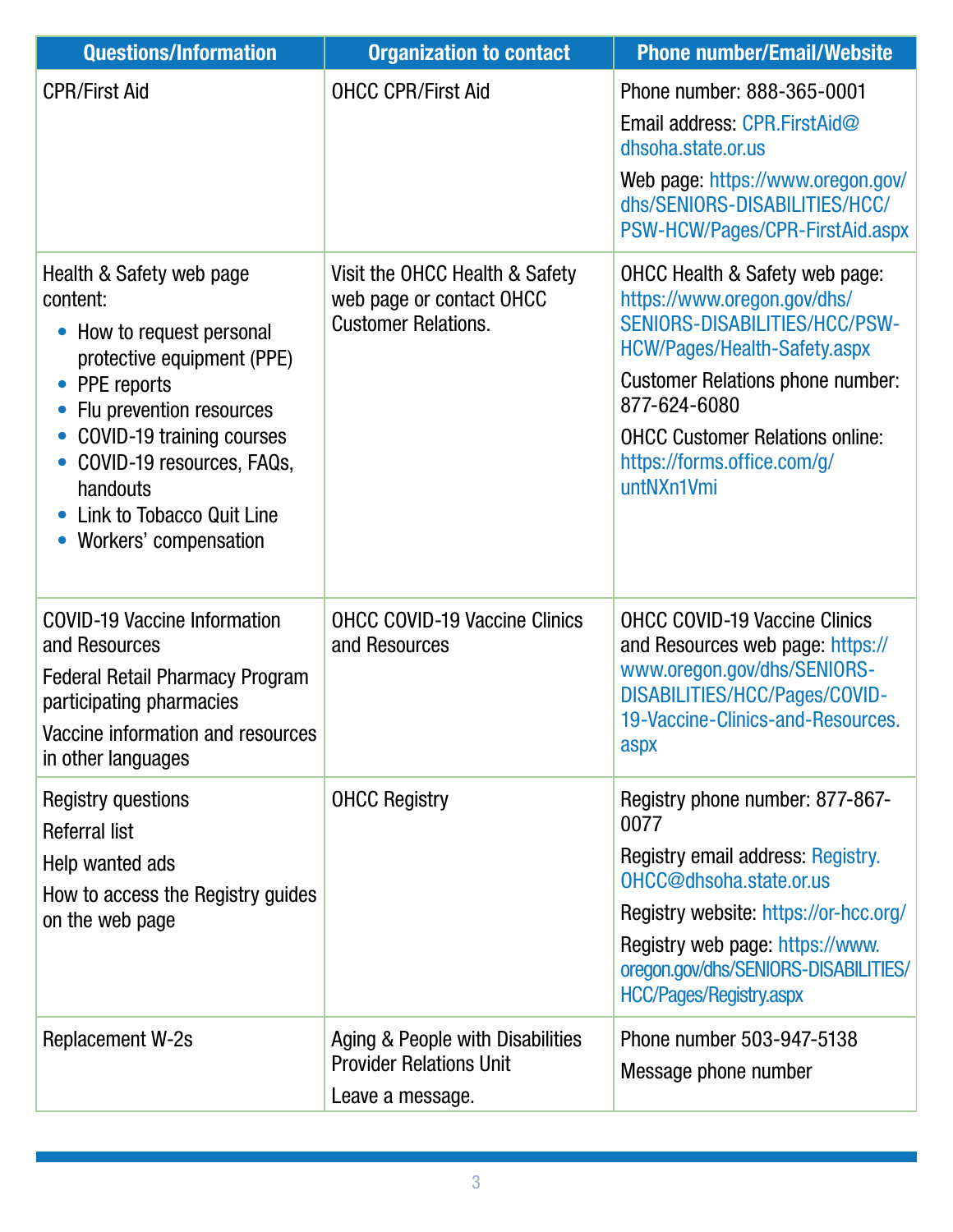| <b>Questions/Information</b>                                                                                                | <b>Organization to contact</b>                                                                                                                                                                                         | <b>Phone number/Email/Website</b>                                                                                                                                                                                                  |
|-----------------------------------------------------------------------------------------------------------------------------|------------------------------------------------------------------------------------------------------------------------------------------------------------------------------------------------------------------------|------------------------------------------------------------------------------------------------------------------------------------------------------------------------------------------------------------------------------------|
| Sign-up for future Community<br><b>Health Worker training cohorts</b>                                                       | <b>OHCC Community Health Worker</b><br>Training                                                                                                                                                                        | CHW phone number:<br>877-880-8071, option 1<br>CHW email address: OHCC.CHW@<br>state.or.us                                                                                                                                         |
| How to register for a class or<br>cohort and to receive the Elevate<br>newsletter.<br><b>OHCC</b> stipend questions         | <b>OHCC Training</b>                                                                                                                                                                                                   | Training phone number: 877-867-<br>0077<br>Training email address: Training.<br>OHCC@dhsoha.state.or.us<br>Elevate newsletter<br>https://www.oregon.gov/dhs/<br>SENIORS-DISABILITIES/HCC/PSW-<br><b>HCW/Pages/Worker-News.aspx</b> |
| Workers' compensation questions<br>Help filing a workers'<br>compensation claim                                             | <b>OHCC Workers' Compensation</b><br>(WC)                                                                                                                                                                              | WC phone number: 888-365-0001<br>WC email address: Workerscomp.<br>OHCC@dhsoha.state.or.us                                                                                                                                         |
| <b>Provider Time Capture</b><br><b>Electronic Visit Verification</b>                                                        | <b>Oregon Provider Time Capture</b><br>Contact DCI help desk at<br>1-855-565-0155 or email<br>ORPTCSupport@dcisoftware.com<br>for help with:<br><b>Basic system navigation</b><br>Log in assistance<br>• System errors | PTC OR PTC DCI email address:<br>PTCProject.Info@dhsoha.state.or.us<br>PTC OR PTC DCI web page: https://<br>www.oregon.gov/DHS/APD/ORPTC/<br>pages/index.aspx<br>OR PTC DCI web portal:<br>https://orptc.dcisoftware.com/          |
| <b>OregonSaves</b><br>Questions:<br>Opting out of program, withdrawing<br>money, and increasing your<br>contribution amount | <b>OregonSaves</b>                                                                                                                                                                                                     | OregonSaves phone number:<br>844 661-6777<br>OregonSaves email address:<br>clientservices@oregonsaves.com                                                                                                                          |
| <b>General OregonSaves questions</b>                                                                                        | Member Assistance Center (MAC)                                                                                                                                                                                         | MAC phone number:<br>844-503-7348<br>MAC email address: contact@<br>seiu503.org                                                                                                                                                    |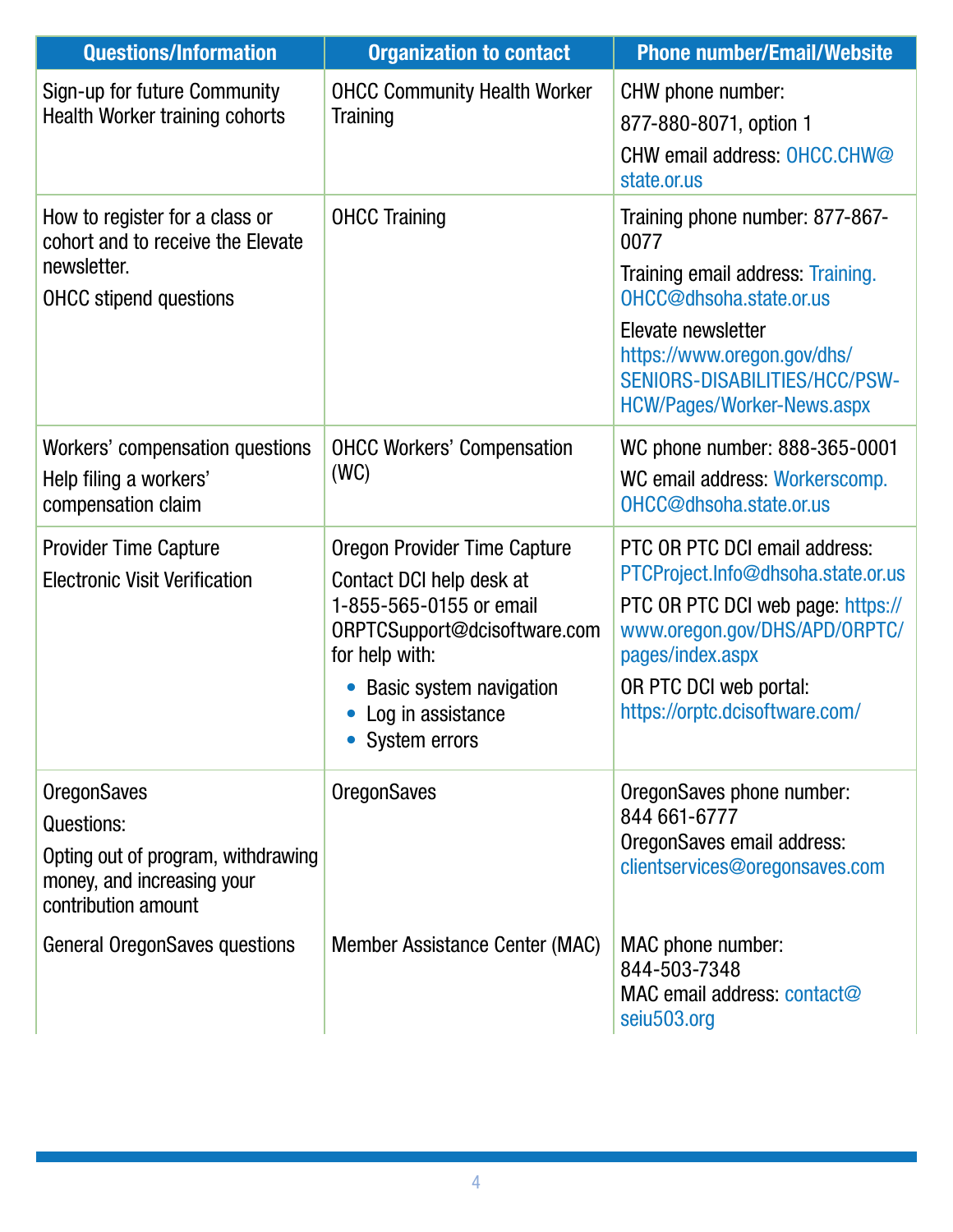| <b>Questions/Information</b>                                                         | <b>Organization to contact</b> | <b>Phone number/Email/Website</b>                                                                                                             |
|--------------------------------------------------------------------------------------|--------------------------------|-----------------------------------------------------------------------------------------------------------------------------------------------|
| If OregonSaves does not have<br>your name, contact OHCC<br><b>Customer Relations</b> | <b>OHCC Customer Relations</b> | <b>Customer Relations phone number:</b><br>877-624-6080<br><b>Customer Relations email: OHCC.</b><br>CustomerRelations@dhsoha.state.<br>or.us |

## When to contact Comagine or the PCA Program Team

| <b>Questions/Information</b>              | <b>Organization to contact</b>                                        | <b>Phone number/Email/Website</b>                                                                               |
|-------------------------------------------|-----------------------------------------------------------------------|-----------------------------------------------------------------------------------------------------------------|
| Enrolling as a provider<br>Payment issues | <b>Comagine Health</b><br><b>Payment Issues</b><br>• PCA Program Team | <b>Comagine Contact information</b><br>Phone: 1-888-416-3184<br>Fax: 1-877-575-8309<br>ORBHSupport@comagine.org |
|                                           |                                                                       | <b>PCA Program Team</b><br>503-945-9708<br>PC.20@dhsoha.state.or.us                                             |

## When to contact the PCA Service Coordinator

| <b>Questions/Information</b>                                                                                                                | <b>Organization to contact</b> | <b>Phone number/Email/Website</b>                                      |
|---------------------------------------------------------------------------------------------------------------------------------------------|--------------------------------|------------------------------------------------------------------------|
| Changes in your consumer-<br>employer's condition or<br>hospitalization                                                                     | <b>Comagine Health</b>         | <b>Comagine Health contact</b><br>information<br>Phone: 1-888-416-3184 |
| Report work-related safety concerns                                                                                                         |                                | Fax: 1-877-575-8309<br>ORBHSupport@comagine.org                        |
| Attendance – Time off,<br>unexpected personal emergency,<br>change in hours worked, notify<br>the case manager on the first<br>business day |                                |                                                                        |
| Task list not received                                                                                                                      |                                |                                                                        |